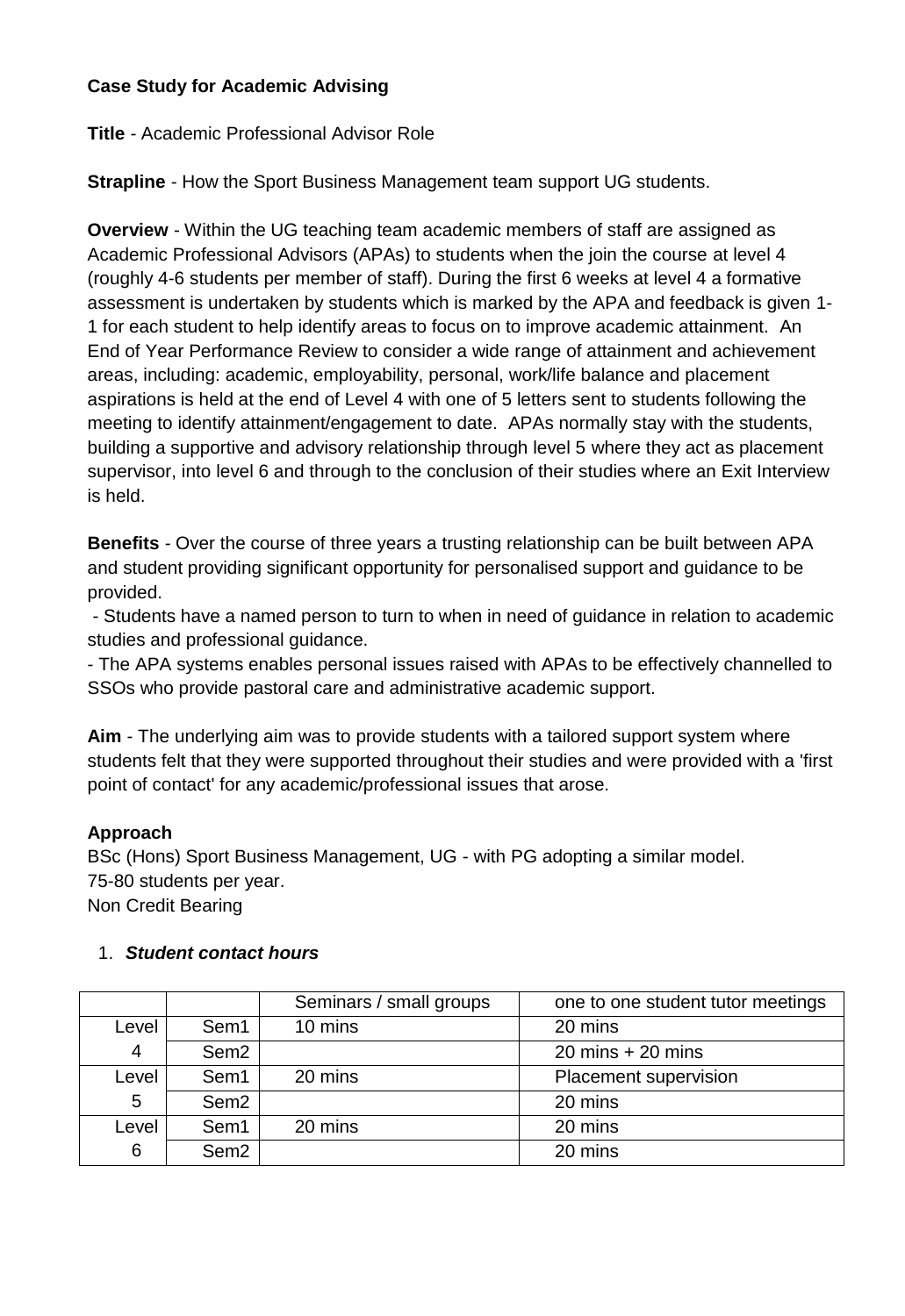# 2. *How do you describe the purpose of the scheme to staff and students?*

To provide 1-1 support for students over the course of their studies - students like feeling like someone knows them and has their best interests at heart rather than being a face in a crowd.

#### 3. *Staff work time allocation per student* One hour per student per level

# 4. *How do you support continuity in staff student relationships?*

- Academy-wide briefing document on roles provided at the start of year to both students and staff

- Briefing in team meetings, spreadsheets and information packs prior to end of year meetings.

- Proformas for action plans provided.
- Students briefed in lectures at various points in relation to meetings/requirements.

# 5. *Which additional resources do you use?*

- Careers service to forward students for guidance (specifically Eric Thompson, Sport Careers Advisor).
- Student Support Officers (Tessa Borg and Anna Benjamin).

- Administrative support to send out personalised letters following Level 4 End of Year Performance Review.

## 6. *Do you monitor attendance?*

Engagement is monitored by PDP co-ordinator and students followed up if unresponsive to APAs. At the recent level 4 End of Year Performance Review, despite poor attendance at taught sessions in recent weeks, only 7 students did not attend without re-arranging meeting due to EC's.

**Outcomes** Overall the role has been seen as a success, and the experience for many students has been a positive one. The PDP coordinator is currently collecting feedback from level 6 students who are the first cohort to have been assigned their APA from level 4 so can provide more comprehensive information on this in the near future. It is clear however that student experiences vary depending on the APA they are assigned. Staff buy in is essential for this to be a successful process and it is evident that it is higher on the agenda of some staff than others which translate into different experiences for students. Overall though there has been positive feedback from both staff and students on the process and they support the activities undertaken.

## **Recommendations**

- That one person has responsibility for co-ordination of the process with regular discussions with CL to ensure coherent direction.

- Students remain with their APA throughout their studies
- Only staff committed to the role to be allocated as APA